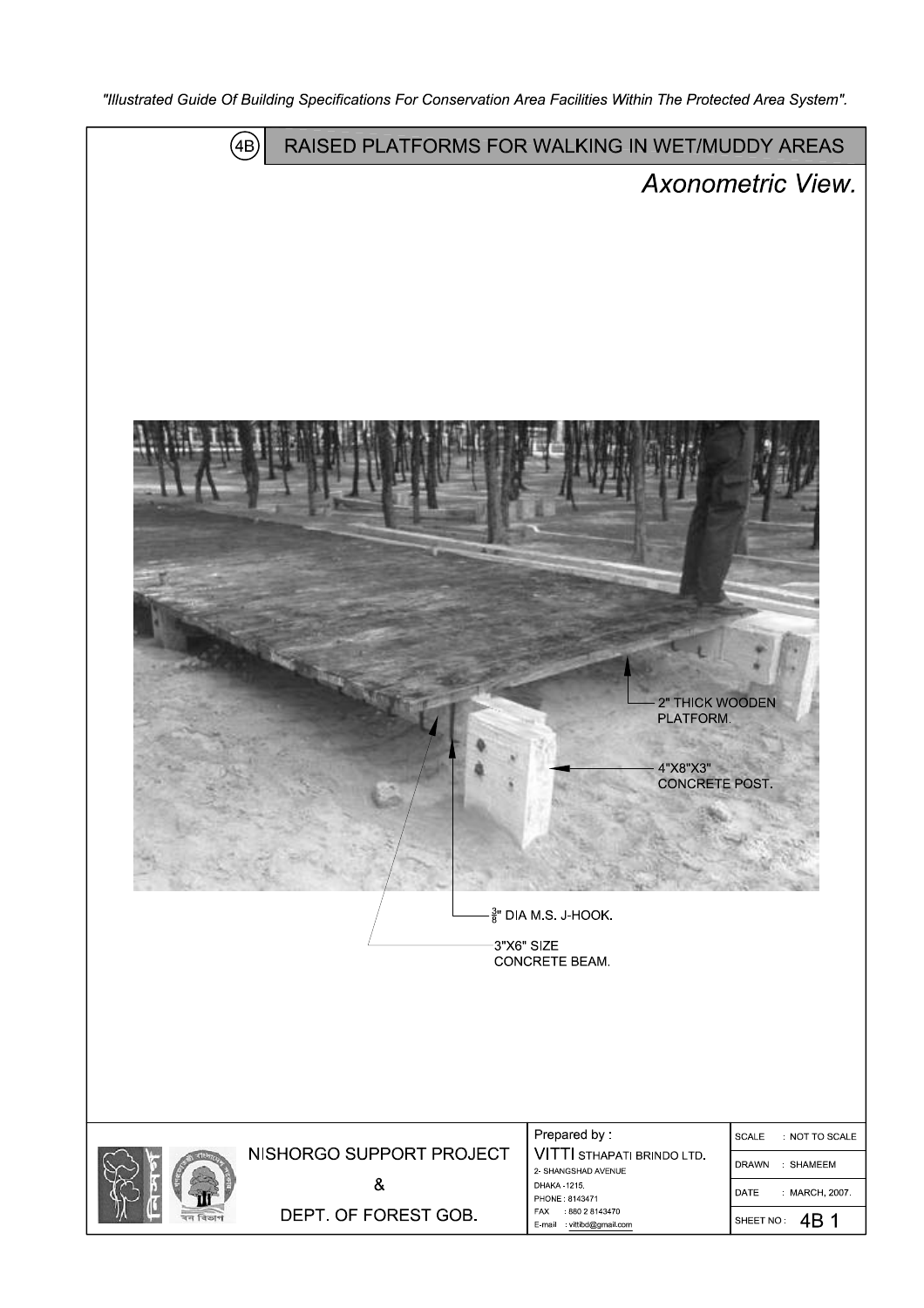

"Illustrated Guide Of Building Specifications For Conservation Area Facilities Within The Protected Area System".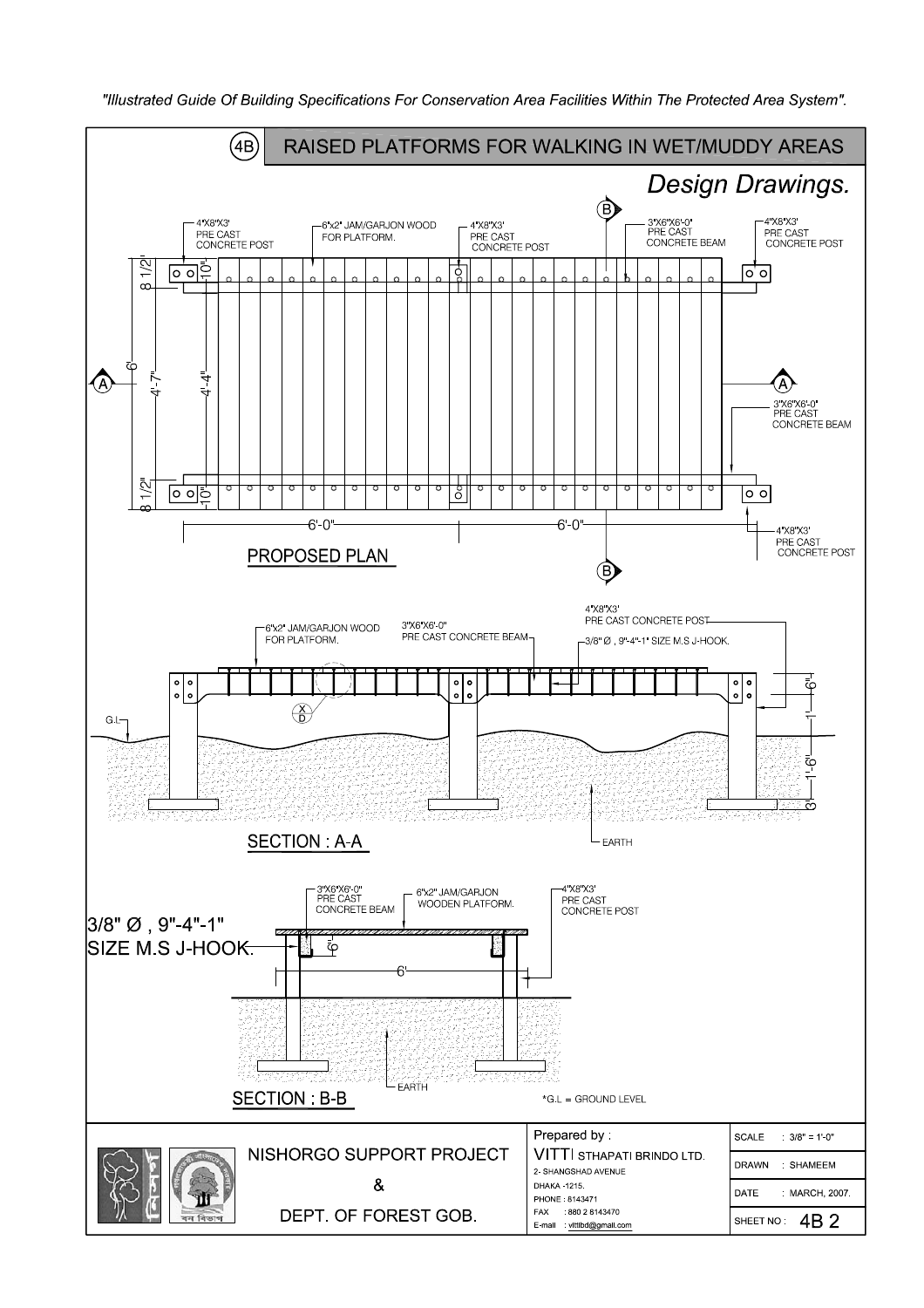

"Illustrated Guide Of Building Specifications For Conservation Area Facilities Within The Protected Area System".